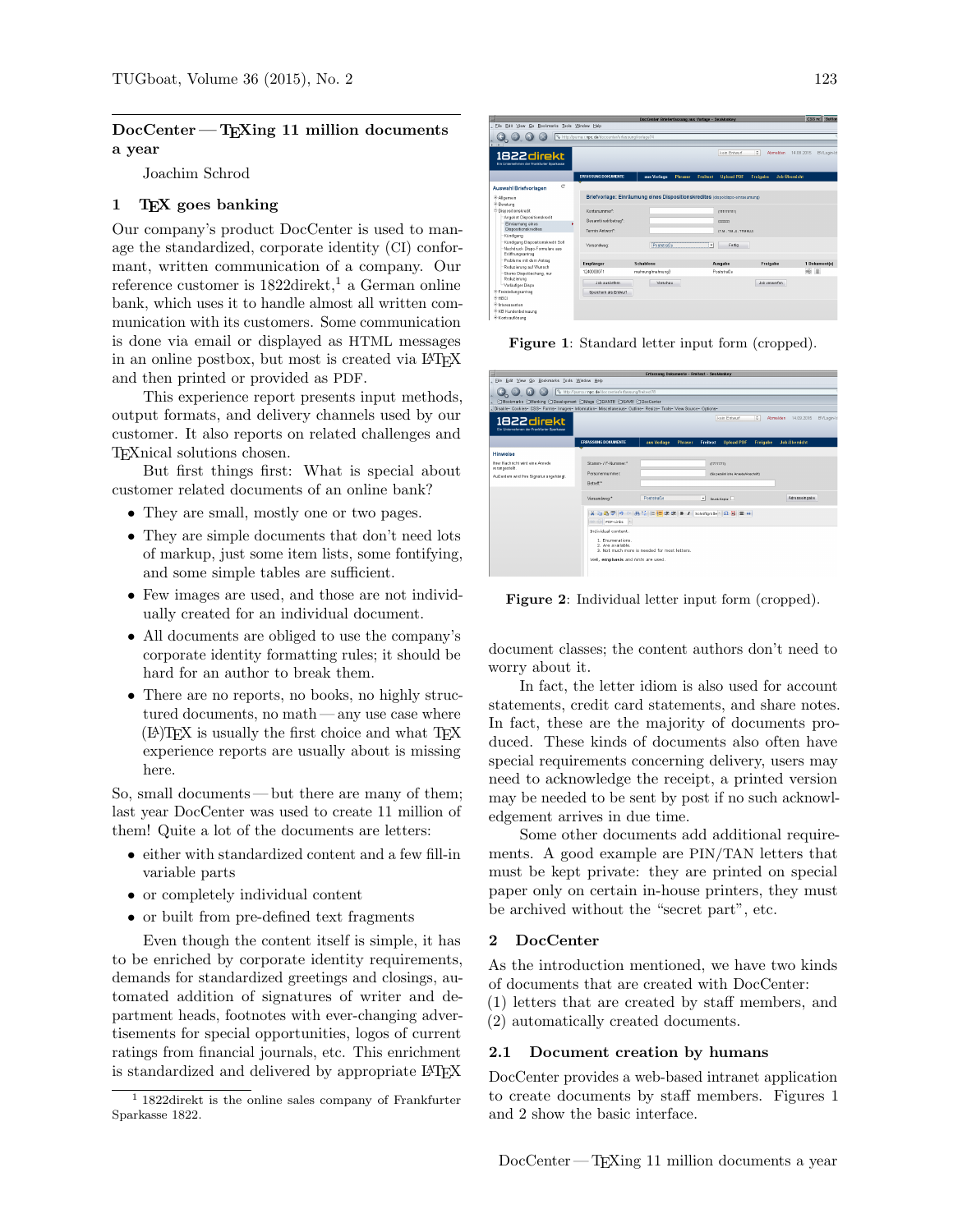Standardized letters are created by application forms that request only the variable parts. No letter content is shown during input of these document parameters, and it's not needed either: Staffers write those letters by the dozens or even hundreds; they know the letter's content by heart. Input must be quick and must be checked as closely as possible.

E.g., the author need not input a customer's name, or address, or account details— they are all available to be inserted into the letter content after the customer's account number has been input in the form. The actual letter content comes from so-called templates. We postpone describing their content creation to section 2.4, as the same templates are used for automatic document creation as well.

A preview is available to check final output but most often it is not used. Users rely on proper document creation; they need to get the letters out in the most efficient way.

Individual letters may also be created, with boilerplate text parts available to ease that duty. For that task an HTML editor, TinyMCE, is integrated. That editor is configured to provide only formatting capabilities that are CI-conformant. The editor's XHTML result is then converted to IATEX and output over the chosen channel.

Users of this "frontend" to DocCenter work on a few small documents at a time, and expect very fast system reaction time, both for preview and output creation. This speed aspect is called latency: Document generation and formatting on the server must happen fast, with results delivered very quickly.

#### 2.2 Automatic document creation

DocCenter provides an HTTP interface to create jobs with documents. Most prominently, that interface is used for automated document mass production. Those documents are still small, but tens of thousands may be requested in one job.

Such a job's document requests don't include the content to be output. They name a document template which determines the content or how the content is to be generated. Document parameters in the request configure output or content creation. Other request attributes establish the output channel to be used, e.g., printer, online PDF delivery, transfer to a print shop, or others.

Since this interface is not used by humans, quick reaction time is not important. On the other hand, it is important that jobs are finished in some predetermined given time. E.g., when account or credit card statements are created for all customers once a month, there are service level agreements to fulfillthese statements must be delivered to the customer by a specified date.

This is a different kind of performance demand than the requirement of low latency for interactive usage: Commonly called throughput, it is concerned with overall processing time for a given set of documents, not about the processing time for a single document.

## 2.3 Basic architecture

DocCenter uses basically a 4-step lifecycle of document processing that provides a maximum of stability and control:

generate  $\Rightarrow$  format  $\Rightarrow$  output  $\Rightarrow$  archive

Document variants are used to provide needed specialization for one or several of those phases. The most important are variations of document generation. They are implemented as plugin classes that may be added to the system as needed. Thus, new demands for specific content generation or formatting can be satisfied easily by realizing and deploying a new plugin, without changing the base system.

Some illustrations:

- Account statements use a specific generation step that fetches account data from the database; a document's LATEX markup is created completely by the application.
- Standardized letters generate a L<sup>AT</sup>EX document file that merely contains parameter declarations and then inputs a LAT<sub>EX</sub> template file that may use the parameters. (Those parameters are basically macro declarations.)
- Individual letters transform XHTML content to LATEX markup and content during generation; XSLT is used for that.
- PIN letters don't archive the actual PIN, just the letter text. Thus bank personnel later can see when a PIN letter was sent to which person, but not the actual secret initial PIN data.

Other document variants provide further specializations that are even more company-specific. Realization of such document variants is the primary method for adapting DocCenter to different customers' demands.

### 2.4 **LATEX** templates

Standardized letters are by far the most typical document that are created by DocCenter — not by document numbers, account statements dwarf that but by variety that is handled smoothly with our application.

Within a bank, new content for a letter may not be easily created by a staff member on a personal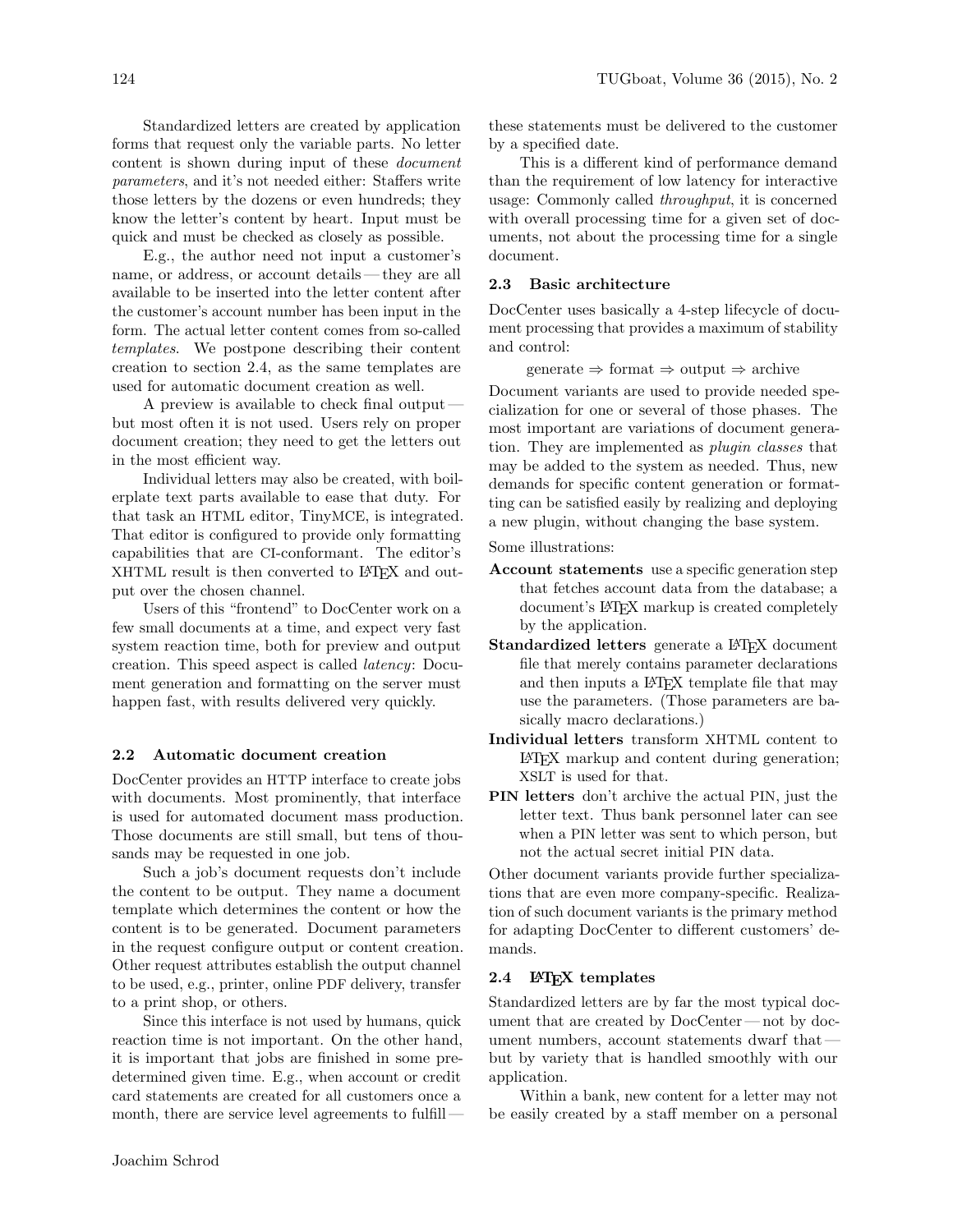whim. Professional content (correct terms, factual correctness) is provided by one organizational unit, another checks that CI-style conformant phrases are used, while wording is checked by a third one. Each new letter and each change must go through the required protocols and have approvals recorded, to be available for inspection by auditors.

For that reason, actual document content is created and managed by an editorial team that organizes the process and coordinates the different groups that are involved. This editorial team actually creates LATEX and XML files with meta-information; no interactive frontend is involved that hides that technology.

An advantage that we did not hesitate to exploit is the simple document structure. TEX, and subsequently LATEX, assigns special functionality to many characters, be it \$ to introduce math mode, % to start a comment, or other characters used to make markup of complex documents more readable. Well, we don't have complex documents, we've got no math to typeset, and comments in documents are an alien concept that's hard to communicate to staff members anyhow. On the other hand, not being able to simply type \$ or % in a letter from a bank to get the respective characters in the output— that's a difficult restriction for this kind of user.

For these reasons, we reconfigured LAT<sub>EX</sub> a bit and added application-specific markup that supports creating simple documents in a way that can easily be learned by non-TEXies while still being LATEX:

- Very simple L<sup>AT</sup>FX
- No math
- A minimum of special characters: just  $\setminus \{\}$
- In particular, \$ and % are normal characters, lest they create havoc in our banking context
- Insert document parameters, with optional formatting
- Optional text, controlled by parameters
- Some additional special environments; e.g., creating a pre-filled answer letter to the bank that is appended to the actual letter.

From the usual TEX point of view, these would hinder creating reports or longer documents. For our target use case, creating letters, such a reasonable subset of LATEX functionality enables users to create new standard letter templates within hours, without a steep learning curve. (The few hours are actually spent by learning what metadata is needed and how to express it, not by creating real content.)

### 3 Challenges

Document creation in the context described above comes with some unusual challenges. Solutions are

readily available in the T<sub>EX</sub> world, if we look beyond common knowledge of how a contemporary TEX system is used.

### 3.1 Output variations without reformatting

DocCenter has to be able to output formatted results via different output channels:

- PDF, to be delivered online to the customer
- Printed in-house, on both PostScript and PCL printers
- Print files for external print shop

Output is not the same for these output channels:

- Online PDF usually needs an embedded letterhead, provided as an image.
- Print output uses letterhead paper; thus a letterhead image must not be embedded.
- Documents use different types of paper; e.g., first page on letterhead paper, second page on white paper, maybe third page again on letterhead paper.
- Printer-specific tray control: Each printer may have paper types in different trays; using the right paper type as per requirement above must thus be configured and realized per printer.
- Printer calibration: Precise output positioning is important for letters, address fields must fit exactly into window envelopes.
	- Each laser printer feeds paper a bit differently, output doesn't end up on the page where it should be.
	- Experience shows that different printers may stray up to 5mm (0.2in) in all directions; while positioning errors for different sheets in one printer is a magnitude lower.
	- Therefore we need a per printer configuration (again) that offsets output on the page.
- Folding machine control: Output on some special printers is fed immediately to a folding machine that controls the completion of all of a letter's pages, folds them, and places them into an envelope. This is controlled by bar codes at the paper's left edge — these bar codes only have to be inserted when printed on these printers, not for any other output channel.
- Print shops need associated metadata (some want them embedded invisibly into PDF files) for paper type control.
- Some print shops always print duplex; extra empty pages may have to be inserted for them.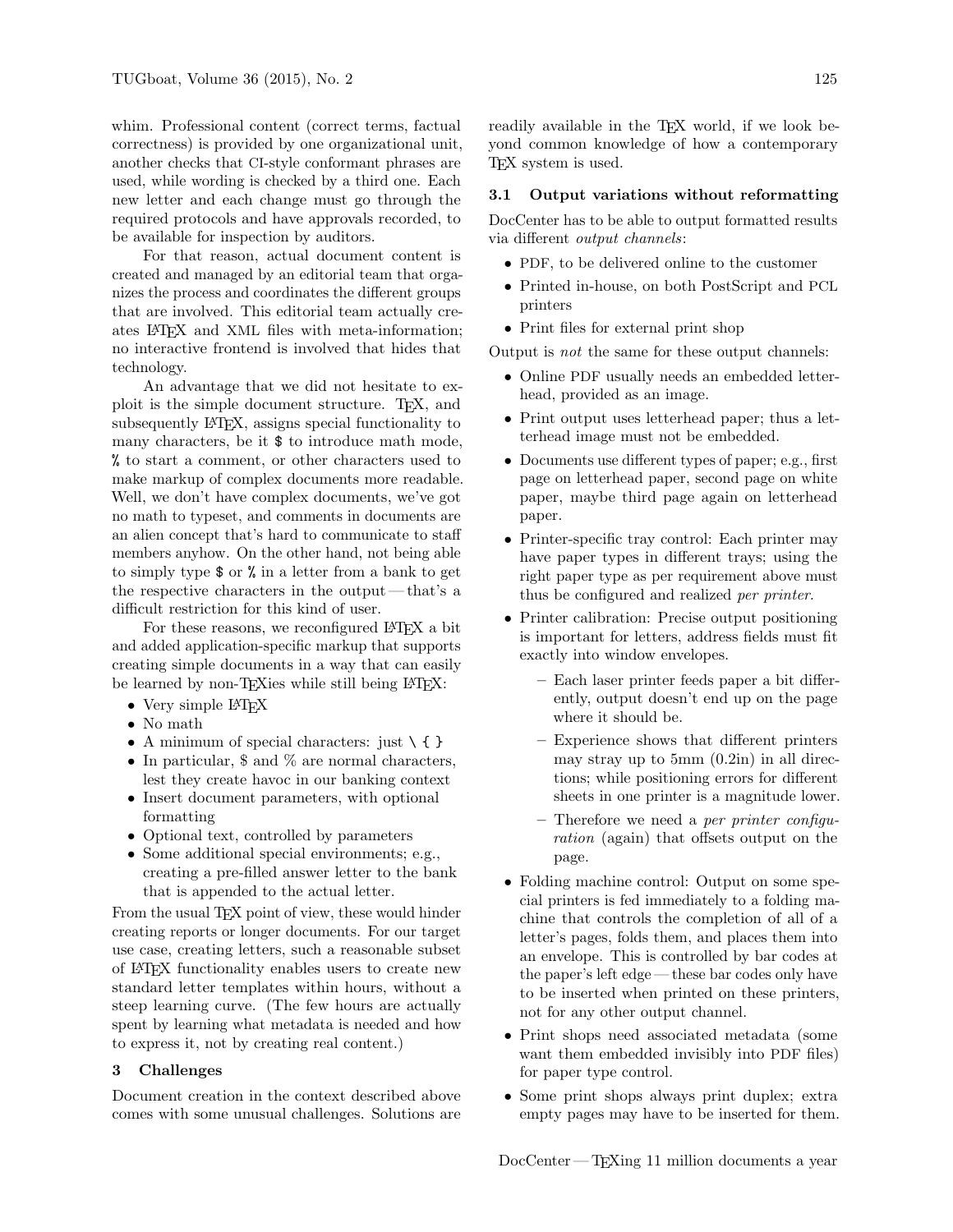- Preview output needs watermarks (grey "draft" in the background), to make sure that the foureyes control workflow cannot be easily circumvented.
- Output of archived documents again needs a watermark, to distinguish original documents sent to the customer from internally produced copies.
- Some letters are archived incompletely, e.g., secret PIN numbers must not be stored. One should still be able to have a partial view of the archived document, without that secret part.

But the biggest issue of all is the requirement that output of a document may have to be repeated on a different output channel after months or even years — taking the peculiar requirements above into account—without reformatting the document. Reformatting a document after several years always has the risk that the output may be different, owing to changed LATEX packages or other internal macro changes. That must not happen; precisely the same document has to be reproduced.

Therefore, to separate format from output phase in DocCenter's document life cycle doesn't just mean that a formatted result, e.g., a PDF file, is sent to some output device. Instead, the output phase transforms the formatting result and implements the output channel specific requirements.

The current standard in TEX world for output format is PDF. Almost all current publications and presentations at conferences take that for granted. While we could realize all this output phase manipulation by transforming TEX-produced PDF files, the overall T<sub>E</sub>X universe has an older technology available that's better suited for our purpose:

## DVI files with \specials

TEX specials are used in the DVI format result to declare the need for duplex/simplex, letterheads, paper types, watermarks, etc. DVI drivers interpret them and produce adequate printer-specific output.

As an example, printer-specific tray control is as easy as setting up directories with include files with standardized names; these include files contain printer control commands to access trays for the correct paper type. Inclusion of these files is triggered by appropriate \specials in the document.

Printer-specific output placement is even easier to realize: Every DVI driver has options for offset control, a configuration file per printer has values for that option.

Last, but not least, using DVI greatly lowers cost for our document archive. A typical letter with roughly 40 KB in PDF format needs only 2 KB in DVI format. The disk space requirement is thus reduced from 500 GB per year to 25 GB per year. This doesn't sound much in terms of today's USB storage prices where you get multiple TBs for cheap — but you can't use such inexpensive storage easily in a bank's data center. There it still matters if a 10-year storage archive needs 10 TB or 1 TB.

#### 3.2 Latency improvement

Before DocCenter was deployed, a predecessor system was used that was also based on IATEX. With a rather naive implementation, that needed 1.5 seconds to process a document. Adding the communication latency, delivering a preview from server to user needed up to 3–4 seconds, clearly far too long.

Root cause analysis showed us the reasons for that behavior: Most of the time was spent in boilerplate processing: reading and processing LATEX class and package files, font configurations, etc. Creating a letter with two paragraphs of text needed processing more than a dozen macro files. Actual time for formatting the document's content was minimal. (SSD disk caches might have helped, but were not readily available in the clustered server architecture that is in use at the customer.) Additional time was spent by processing each document twice, as is common document production practice in the TEX world.

Well, that problem was easily tackled with standard T<sub>EX</sub> techniques from the early ages: We don't have document-specific packages, and our documents are not one-off creations. Instead, all of our 11 million documents use the same set of packages, maybe with some small variation in feature usage. So we created a TEX format file that has LATEX and all used packages and font definitions preloaded. The format also redefines \documentclass and other preamble control sequences to do nothing — class and package files are already loaded, after all.

A second measure was to stop processing documents twice. Analysis showed that we don't need any of LATEX's features, like cross references, that demand multiple formatting runs. Processing each document once is sufficient.

Reading a format file is *very* fast in T<sub>E</sub>X, being the equivalent of a memory dump. Document formatting time was reduced from 1.5 seconds per documents to 0.06 seconds per document; a 25 x improvement by using our specific FMT file and doing only one run.

### 3.3 Throughput improvement

Creating account statements was another challenge. The predecessor system used a tabular layout, as is common with such statements, implemented via